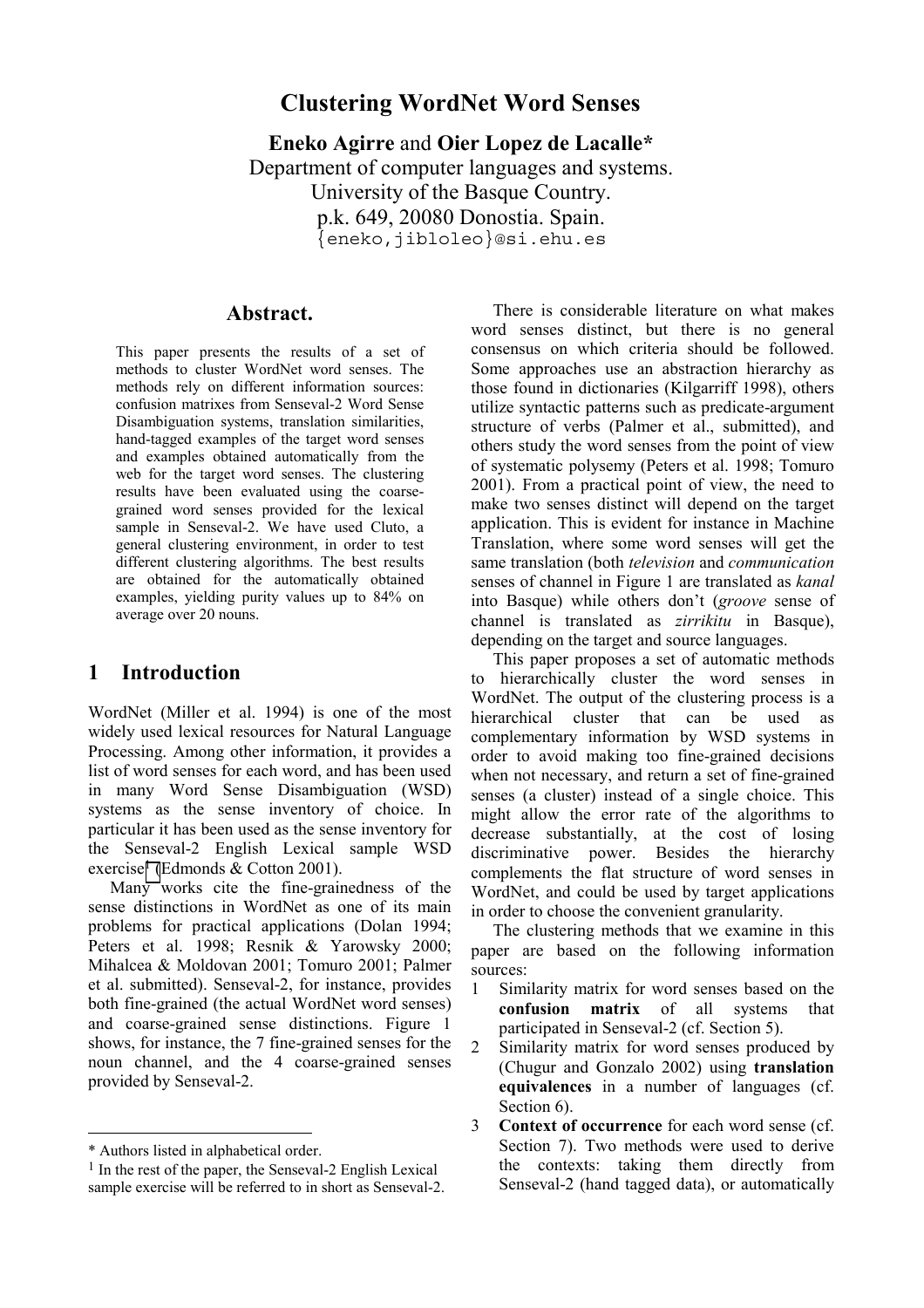| channel | comms | $\frac{\text{signals}}{\text{tr}}$ | groove | body         | passage        | water        | Synset information: sense number,<br>synonyms, gloss and examples.                                                                                                                                                                                                                |
|---------|-------|------------------------------------|--------|--------------|----------------|--------------|-----------------------------------------------------------------------------------------------------------------------------------------------------------------------------------------------------------------------------------------------------------------------------------|
| water   |       |                                    |        | $\mathbf{1}$ | 1 <sup>1</sup> | $\mathbf{1}$ | 4. <b>channel</b> -- (a deep and relatively narrow body of water (as in a river or a harbor or a<br>strait linking two larger bodies) that allows the best passage for vessels; "the ship<br>went aground in the channel")                                                        |
| passage |       |                                    |        | $\mathbf{1}$ | 1 <sup>1</sup> | $\mathbf{1}$ | 2. <b>channel</b> -- (a passage for water (or other fluids) to flow through; "the fields were<br>crossed with irrigation channels"; "gutters carried off the rainwater into a series of<br>channels under the street")                                                            |
| body    |       |                                    |        |              |                | $1\vert 1$   | 6. duct, epithelial duct, canal, <b>channel</b> -- (a bodily passage or tube lined with epithelial<br>cells and conveying a secretion or other substance; "the tear duct was obstructed";<br>"the alimentary canal"; "poison is released through a channel in the snake's fangs") |
| groove  |       |                                    |        |              |                |              | 3. groove, channel -- (a long narrow furrow cut either by a natural process (such as<br>erosion) or by a tool (as e.g. a groove in a phonograph record))                                                                                                                          |
| v       |       | $\overline{1}$                     |        |              |                |              | 7. channel, television channel, TV channel -- (a television station and its programs; "a<br>satellite TV channel"; "surfing through the channels"; "they offer more than one<br>hundred channels")                                                                                |
| signals |       | $\overline{1}$                     |        |              |                |              | 1. channel, transmission channel -- (a path over which electrical signals can pass; "a<br>channel is typically what you rent from a telephone company")                                                                                                                           |
| comms   |       |                                    |        |              |                |              | 5. channel, communication channel, line -- ((often plural) a means of communication<br>or access; "it must go through official channels"; "lines of communication were set up<br>between the two firms")                                                                          |

**Figure 1**: The 7 senses for the noun *channel* in WordNet 1.7, and the 4 sense groups given in Senseval-2. The first column shows a mnemonic for each of the word senses, and the last column the sense numbers, words in the synset alongside the glosses and examples in parenthesis. The sense groups are represented by a dendogram (left side of the table) and a similarity matrix (zero values are shown as empty cells).

retrieving them using WordNet information to construct queries over the web (cf. Section 2).

4 Similarity matrix based on the **Topic Signatures** for each word sense (cf. Section 8). The topic signatures were constructed based on the occurrence contexts of the word senses, which, similar to the point above, can be extracted from hand-tagged data or automatically constructed from the Web.

In order to construct the hierarchical clusters we have used Cluto (Karypis 2001), a general clustering environment that has been successfully used in Information Retrieval and Text Categorization. The input to the algorithm can be either a similarity matrix for the word senses of each target word (constructed based on confusion matrixes, translation equivalences, or topic signatures, as mentioned above), or the context of occurrence of each word sense in the form of a vector. Different weighting and clustering schemes were tried (cf. Section 4).

The **gold standard** is based on the manual grouping of word senses provided in Senseval-2. This gold standard is used in order to compute purity and entropy values for the clustering results (cf. Section 9). The number of word sense groups in the gold standard is input to the clustering algorithm as the target number of clusters.

Sections 2 and 3 explain the methods to construct the corpus of word sense examples from the web

and the topic signatures respectively. Section 4 presents the clustering environment. Sections 5 through 8 present each of the methods to cluster word senses. Section 9 presents the results of the experiment. Sections 10 and 11 present related work and the conclusions.

# **2 Retrieving Examples for Word Senses from the Web**

Corpora where the occurrences of word senses have been manually tagged are a scarce resource. Semcor (Miller et al. 1994) is the largest of all and currently comprises 409,990 word forms. All 190,481 openclass words in the corpus are tagged with word senses. While being a large corpus, it has a low number of examples for each word sense. The word *bar*, for instance, has 6 word senses, but only 21 occurrences in Semcor.

Other tagged corpora are based on a limited sample of words. For instance, the Senseval-2 corpus comprises 5,266 hand-tagged examples for a set of 29 nouns, yielding an average of 181.3 examples per word. In particular, *bar* has 455 occurrences.

The scarcity of hand-tagged data is the acquisition bottleneck of supervised WSD systems. As an alternative, different methods to build examples for word senses have been proposed in the literature (Leacock et al. 1998; Mihalcea and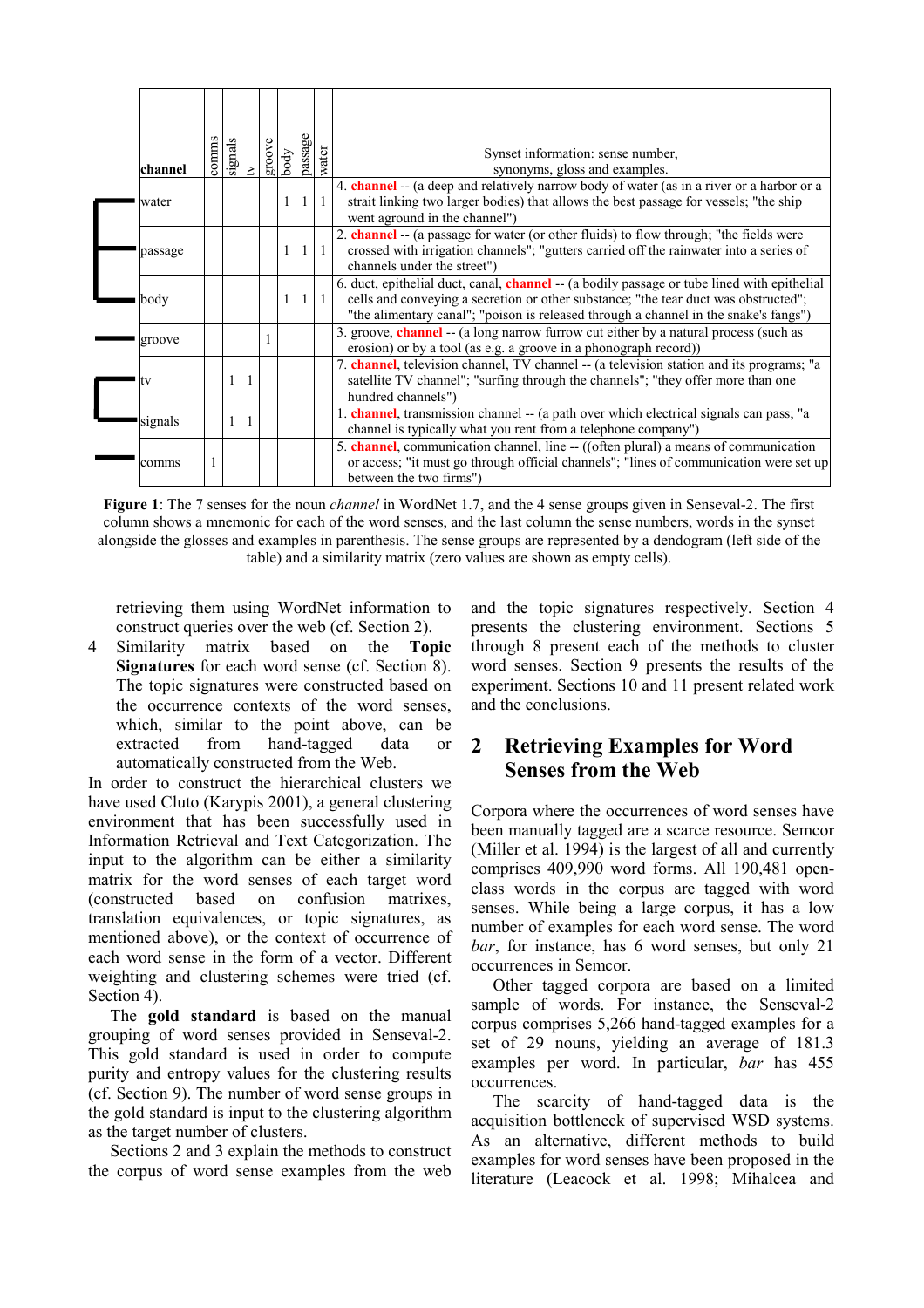1. sense: church, Christian\_church, Christianity "a group of Christians; any group professing Christian doctrine or belief;

church(1177.83) catholic(700.28) orthodox(462.17) roman(353.04) religion(252.61) byzantine(229.15) protestant(214.35) rome(212.15) western(169.71) established(161.26) coptic(148.83) jewish(146.82) order(133.23) sect(127.85) old(86.11) greek(68.65) century(61.99) history(50.36) pentecostal(50.18) england(44.77) saint(40.23) america(40.14) holy(35.98) pope(32.87) priest(29.76) russian(29.75) culture(28.43) christianity(27.87) religious(27.10) reformation(25.39) ukrainian(23.20) mary(22.86) belong(21.83) bishop(21.57) anglican(18.19) rite(18.16) teaching(16.50) christian(15.57) diocese(15.44) …

2. sense: church, church\_building "a place for public (especially Christian) worship; " house(1733.29) worship(1079.19) building(620.77) mosque(529.07) place(507.32) synagogue(428.20) god(408.52) kirk(368.82) build(93.17) construction(47.62) street(47.18) nation(41.16) road(40.12) congregation(39.74) muslim(37.17) list(34.19) construct(31.74) welcome(29.23) new(28.94) prayer(24.48) temple(24.40) design(24.25) brick(24.24) erect(23.85) door(20.07) heaven(19.72) plan(18.26) call(17.99) renovation(17.78) mile(17.63) gate(17.09) architect(16.86) conservative(16.46) situate(16.46) site(16.37) demolition(16.16) quaker(15.99) fort(14.59) arson(12.93) sultan(12.93) community(12.88) hill(12.62) …

3. sense: church service, church "a service conducted in a church; "

service(5225.65) chapel(1058.77) divine(718.75) prayer(543.96) hold(288.08) cemetery(284.48) meeting(271.04) funeral(266.05) sunday(256.46) morning(169.38) attend(143.64) pm(133.56) meet(115.86) conduct(98.96) wednesday(90.13) religious(89.19) evening(75.01) day(74.45) friday(73.17) eve(70.01) monday(67.96) cremation(64.73) saturday(60.46) thursday(60.46) june(57.78) tuesday(56.08) crematorium(55.53) weekly(53.36) procession(50.53) burial(48.60) december(48.46) ceremony(46.47) september(46.10) interment(42.31) lead(38.79) family(34.19) deceased(31.73) visitation(31.44) …

**Figure 1:** Fragment of the topic signatures for the three senses of church built with the monosemous relatives method to extract examples from the Web. The values in parenthesis correspond to  $\chi^2$  values. Only the top scoring terms are shown.

Moldovan 1999; Agirre et al. 2000; Agirre et al. 2001). The methods usually rely on information in WordNet (lexical relations such as synonymy and hypernymy, or words in the gloss) in order to retrieve examples from large corpora or the web. The retrieved examples might not contain the target word, but they contain a word that is closely related to the target word sense.

In this work, we have followed the monosemous relatives method, as proposed in (Leacock et al. 1998). This method uses monosemous synonyms or hyponyms to construct the queries. For instance, the first sense of *channel* in Figure 1 has a monosemous synonym "*transmission channel*". All the occurrences of "*transmission channel*" in any corpus can be taken to refer to the first sense of channel. In our case we have used the following kind of relations in order to get the monosemous relatives: hypernyms, direct and indirect hyponyms, and siblings. The advantages of this method is that it is simple, it does not need error-prone analysis of the glosses and it can be used with languages where glosses are not available in their respective WordNets.

Google2 was used to retrieve the occurrences of the monosemous relatives. In order to avoid retrieving full documents (which is time consuming) we take the context from the snippets returned by Google. Agirre et al. (2001) showed that topic

-

signatures built from sentence context were more precise than those built from full document context.

The snippets returned by Google (up to 1,000 per query) are processed, and we try to extract sentences (or fragments of sentences) containing the search term from the snippets. The sentence (or fragment) is marked by three dots in the snippets. Some of the potential sentences are discarded, according to the following heuristics: length shorter than 6 words, the number of non-alphanumeric characters is greater than the number of words divided by two, or the number of words in uppercase is greater than those in lowercase.

### **3 Constructing Topic Signatures**

Topic signatures try to associate a topical vector to each word sense. The dimensions of these topical vectors are the words in the vocabulary, and the weights try to capture which are the words closer to the target word sense. In other words, each word sense is associated with a set of related words with associated weights.

Figure 2 shows the topic signatures for the three word senses of church. For example, the building sense of church has the terms *house*, *worship*, *building*, *mosque*, etc. with the highest score in the topic signature.

We can build such lists from a sense-tagged corpora just observing which words co-occur distinctively with each sense, or we can try to associate a number of documents from existing

<sup>2</sup> We use the offline XML interface kindly provided by Google.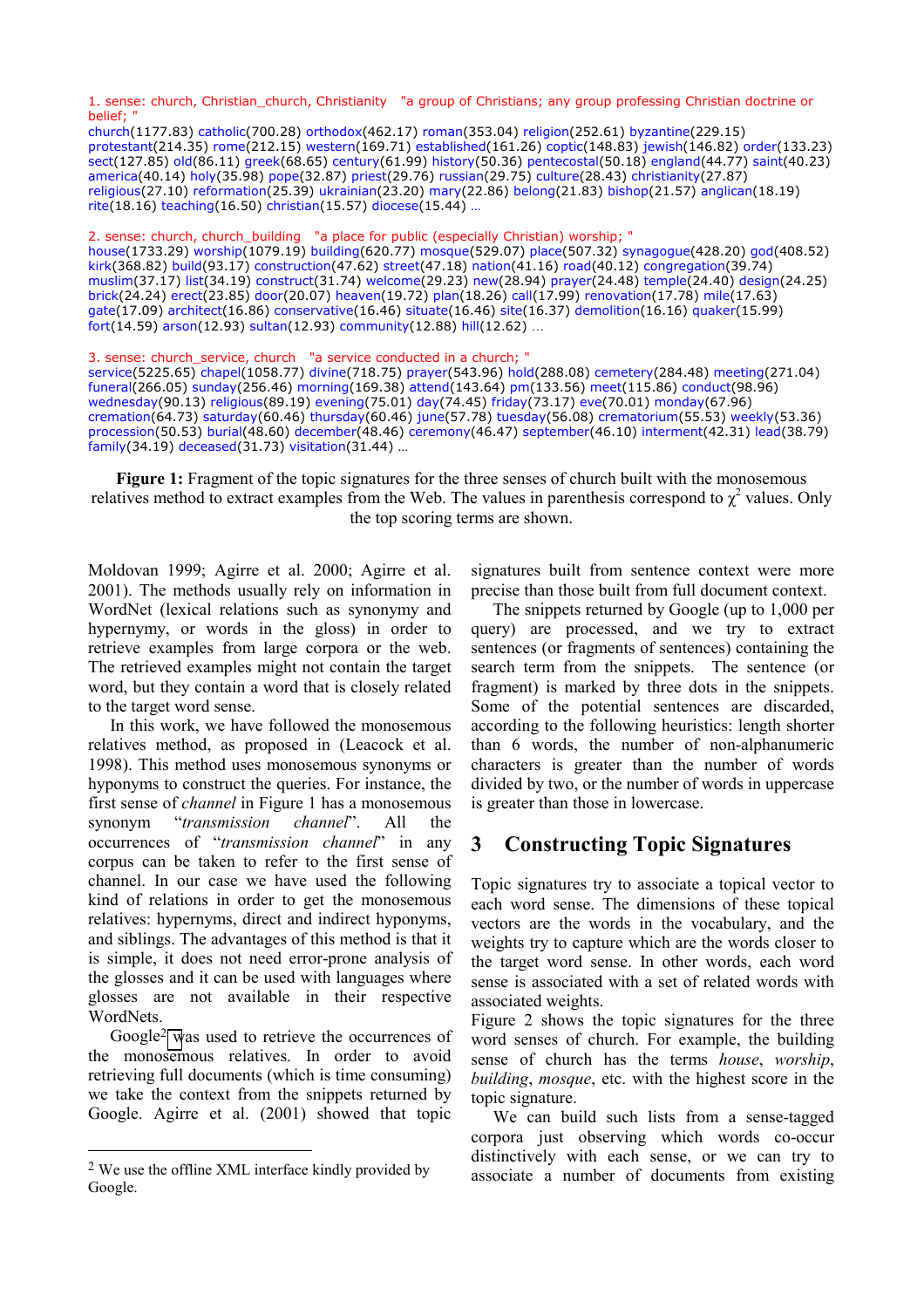corpora to each sense and then analyze the occurrences of words in such documents (cf. previous section).

The method to construct topic signatures proceeds as follows: **(a)** We first organize the documents in collections, one collection per word sense, directly using sense-tagged corpora (e.g. Senseval-2), or exploiting the information in WordNet to build queries and search the web (see section 2). Either way we get one document collection per word sense. **(b)** For each collection we extract the words and their frequencies, and compare them with the data in the collections pertaining to the other word senses using  $\chi^2$ . (c) The words that have a distinctive frequency for one of the collections are collected in a list, which constitutes the topic signature for the respective word sense. **(d)** The topic signatures for the word senses are filtered with the cooccurrence list of the target word taken from balanced corpora such as the BNC. This last step takes out some rare and low frequency words from the topic signatures.

Topic signatures *for words* have been successfully used in summarization tasks (Lin and Hovy 2000). Agirre et al. (2000; 2001) show that it is possible to obtain good quality topic signatures *for word senses*. The topic signatures built in this work can be directly examined in http://ixa3.si.ehu.es/cgi-bin/signatureak/ signaturecgi.cgi.

# **4 The Cluto clustering environment**

Cluto is a freely available clustering environment that has been successfully used in Information Retrieval and Text Categorization (Karypis 2001; Zhao and Karypis, 2001). The input to the algorithm can be either a similarity matrix for the word senses of each target word (constructed based on confusion matrixes, translation equivalences, or topic signatures, as mentioned above), or the context of occurrence of each word sense in the form of a vector.

In the case of the similarity matrixes the default settings have been tried, as there were only limited possibilities. In the case of using directly the contexts of occurrences, different weighting schemes (plain frequencies, tf.idf), similarity functions (cosine, correlation coefficient) and clustering functions (repeated bisection, optimized repeated bisection, direct, nearest neighbor graph, agglomerative, agglomerative combined with repeated bisection) have been tried (Karypis 2001).

# **5 Clustering using WSD system confusion matrixes**

Given the freely available output of the WSD systems that participated in Senseval-2 (Edmonds & Cotton, 2001), one can construct a confusion matrix for each pair of word senses, constructed as follows:

- 1. For each pair of word senses (*a,b*), we record the number of times that each WSD system yields *a* when *b* is the correct word sense in the gold standard.
- 2. This number is divided by the number of occurrences of word sense b and the number of systems.

The rationale is that when the systems confuse two word senses often, we can interpret that the context of the two word senses is similar. For instance, if sense *a* is returned instead of sense *b* always for all systems, the similarity of *a* to *b* will be 1. If the two senses are never confused, then their similarity would be 0. Note that the similarity matrix is not symmetric. Figure 3 shows the similarity matrix for channel based on confusion matrixes, and the resulting hierarchical cluster.

# **6 Clustering using translation similarities**

Chugur and Gonzalo (2002) constructed similarity matrixes for Senseval-2 words using **translation equivalences** in 4 languages, a method proposed by Resnik and Yarowsky (2000). Two word senses are deemed similar if they are often translated with the same word in a given context. More than one language is used to cover as many word sense distinctions as possible. Chugur and Gonzalo kindly provided their similarity matrixes, and we run Cluto directly on them. Figure 4 shows the similarity matrix for channel based on translation similarities, and the resulting hierarchical cluster.

## **7 Clustering using word sense examples**

Clustering of word senses can be cast as a document-clustering problem: each word sense has a pseudo-document associated with it. This pseudodocument is built combining all occurrences of the target word sense (e.g. following the methods in Section 2). Once we have such a pseudo-document for each word sense, we can cluster those documents with the usual techniques, and the output will be clusters of the word senses.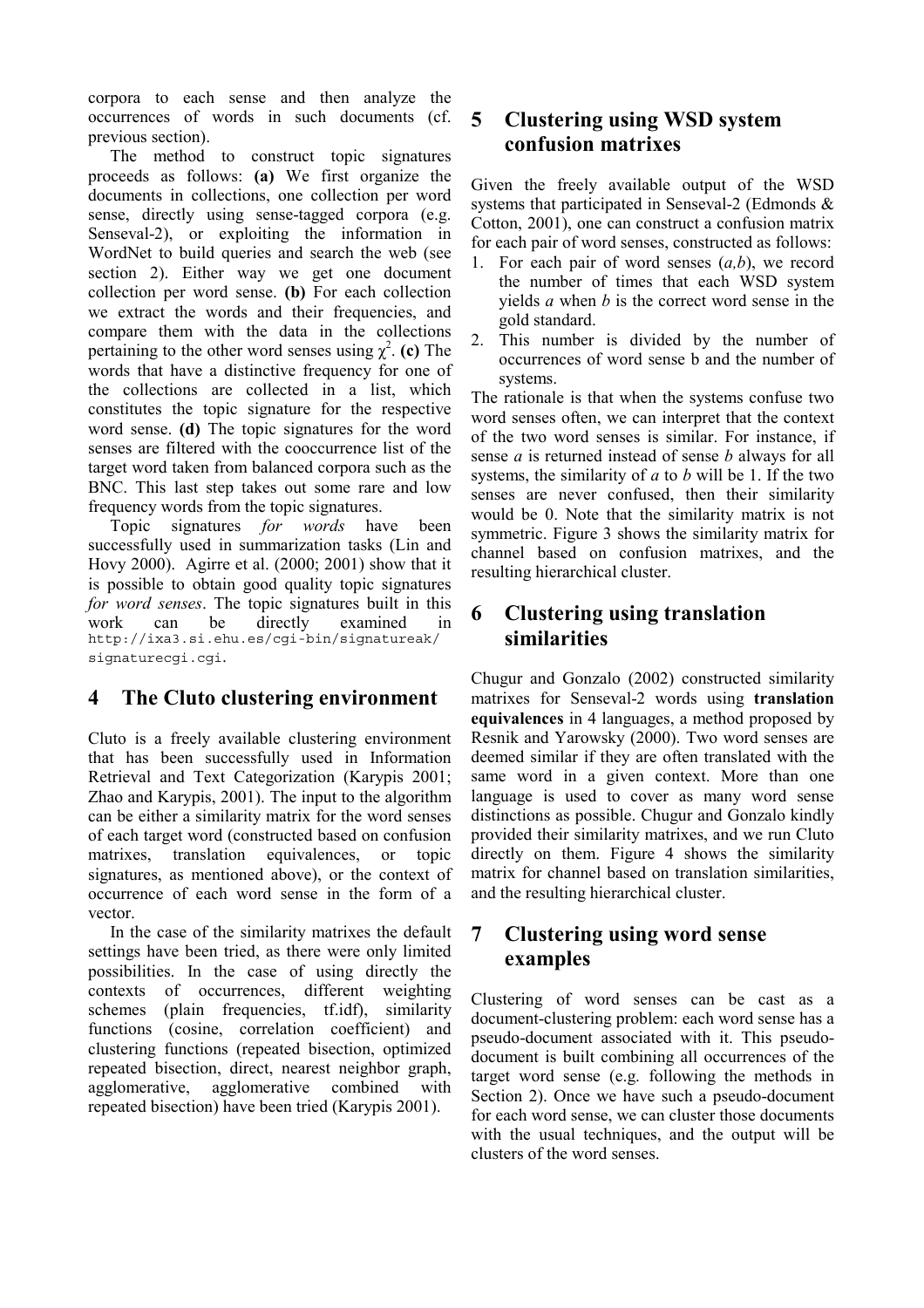| channel | signals | passage | groove | water | commms | body | P.   |
|---------|---------|---------|--------|-------|--------|------|------|
| signals |         | 0.00    | 0.00   | 0.51  | 1.03   | 0.00 | 3.43 |
| passage | 3.95    |         | 0.17   | 2.23  | 0.51   | 0.51 | 3.09 |
| groove  | 0.17    | 0.00    |        | 0.00  | 0.00   | 0.00 | 1.20 |
| water   | 1.72    | 0.34    | 0.34   |       | 0.34   | 0.00 | 4.29 |
| comms   | 0.86    | 0.51    | 0.00   | 2.06  |        | 0.00 | 1.72 |
| body    | 0.51    | 0.34    | 0.00   | 0.17  | 0.34   |      | 1.20 |
| tv      | 2.57    | 0.00    | 0.00   | 0.86  | 0.69   | 0.00 |      |





**Figure 3**: Similarity matrix and clustering results based on the confusion matrix of Senseval 2 systems (units  $10^{-3}$ , note that the matrix is not symmetric). Entropy: 0.429, Purity: 0.714.



**Figure 4**: Similarity matrix and clustering results based on multingual method. Entropy: 0.429, Purity: 0.714



**Figure 5:** Similarity matrix and resulting hierarchical clusters based on Senseval  $\chi^2$  topic signatures for channel (units in  $10^{-3}$ ). Entropy: 0.286, Purity: 0.714.

We have used two sources to build the pseudodocuments. On the one hand we have used Senseval 2, using the sentence context only. On the other hand we have used the examples collected from the web, as explained in Section 2. Table 1 shows, among other information, the number of examples available for each of the words considered. A range of clustering parameters was tried on these sets of examples, as explained on Section 4.

#### **8 Clustering using topic signatures**

Topic signatures have been constructed for the Senseval 2 nouns using two sets of examples as in the previous section: the Senseval 2 hand-tagged data, and the automatically retrieved sense examples. Once the topic signatures were constructed the similarity matrix was built using the cosine as similarity function among topic signatures. Figure 5 shows the similarity matrix for channel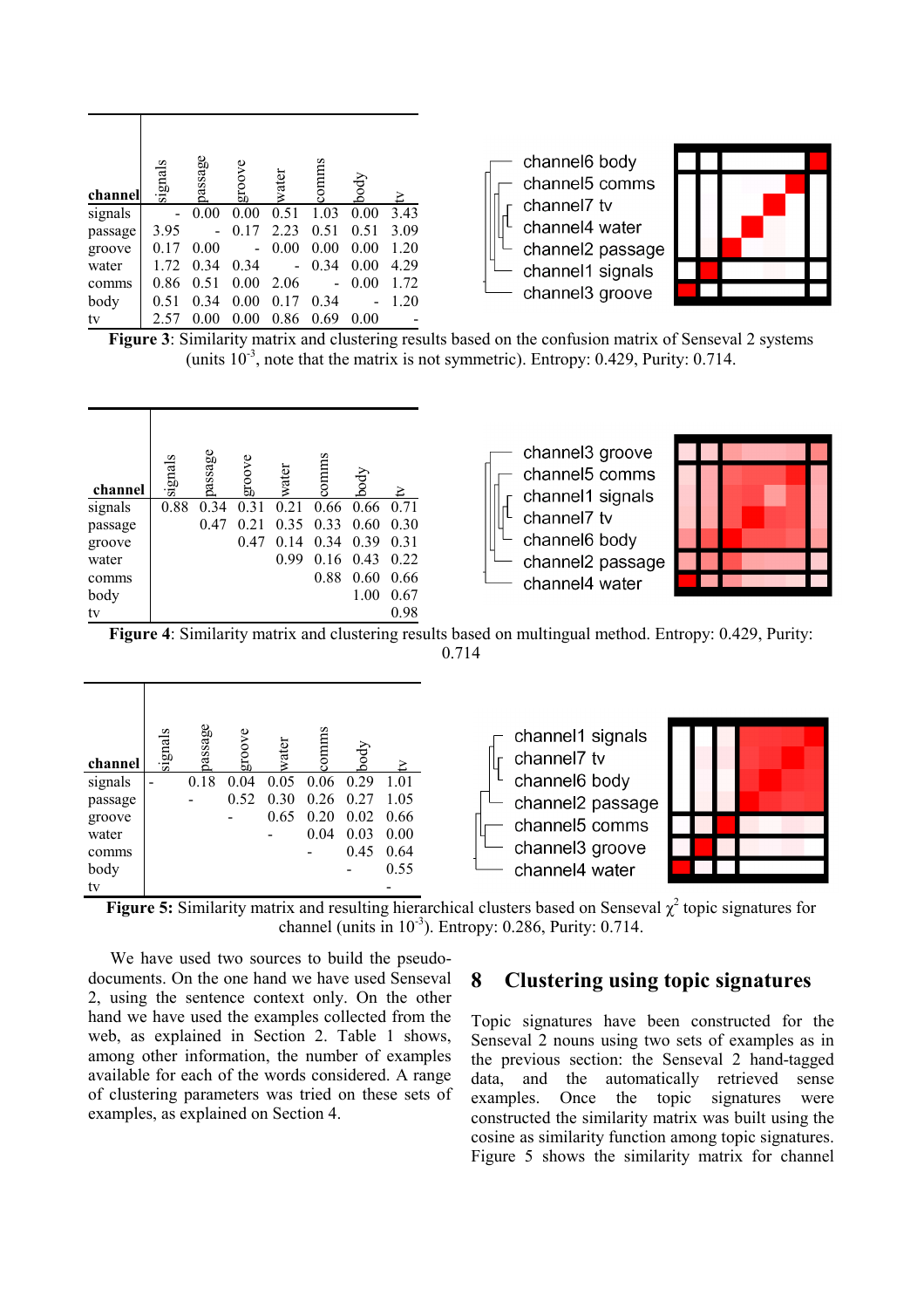| noun      | #senses        | #clusters      | #senseval | #web   | purity |
|-----------|----------------|----------------|-----------|--------|--------|
| art       | $\overline{4}$ | $\overline{c}$ | 275       | 23391  | 0.750  |
| authority | 7              | 4              | 262       | 108560 | 0.571  |
| bar       | 13             | 10             | 360       | 75792  | 0.769  |
| bum       | 4              | 3              | 115       | 25655  | 1.000  |
| chair     | 4              | 2              | 201       | 38057  | 0.750  |
| channel   | 7              | 4              | 181       | 46493  | 0.714  |
| child     | 4              | $\overline{2}$ | 189       | 70416  | 0.750  |
| circuit   | 6              | $\overline{4}$ | 247       | 33754  | 0.833  |
| day       | 9              | 5              | 427       | 223899 | 1.000  |
| facility  | 5              | 2              | 172       | 17878  | 1.000  |
| fatigue   | 4              | 3              | 116       | 8596   | 1.000  |
| feeling   | 6              | 4              | 153       | 14569  | 1.000  |
| hearth    | 3              | 2              | 93        | 10813  | 0.667  |
| mouth     | 8              | 5              | 171       | 1585   | 0.833  |
| nation    | $\overline{4}$ | 2              | 101       | 1149   | 1.000  |
| nature    | 5              | 3              | 137       | 44242  | 0.600  |
| post      | 8              | 5              | 201       | 55049  | 0.625  |
| restraint | 6              | 4              | 134       | 49905  | 0.667  |
| sense     | 5              | 4              | 158       | 13688  | 0.800  |
| stress    | 5              | 3              | 112       | 14528  | 0.800  |

**Table 1:** List of nouns processed in this study. The columns show the number of senses, number of clusters in the gold standard, number of examples in Senseval-2, number of examples retrieved from the web, and best purity value obtained for each word.

based on topic signatures, and the resulting hierarchical cluster.

#### **9 Experiments**

In order to evaluate the clustering results we have used as reference gold standard the coarse senses for nouns provided by Senseval-2. This gold standard is used in order to compute purity and entropy values for the clustering results (see below). The number of resulting groups is used as the target number of clusters, that is, in the case of channel (cf. Figure 1) there are 4 sense groups in the gold standard, and therefore Cluto is instructed to build 4 clusters.

Some of the nouns in Senseval-2 had trivial clustering solutions, e.g. when all the word senses form a single cluster, or all clusters are formed by a single word sense. Table 1 shows the 20 nouns that had non-trivial clusters and could therefore be used for evaluation.

The quality of a clustering solution was measured using two different metrics that looked at the gold-standard labels of the word senses assigned to each cluster (Zhao & Karypis 2001). In order to better explain the metrics, we will call the goldstandard sense groups *classes*, as opposed to the clusters returned by the methods. The first metric is the widely used *entropy* measure that looks are how the various classes of word senses are distributed within each cluster, and the second measure is the *purity* that measures the extent to which each cluster contained word senses from primarily one class. A perfect clustering solution will be the one that leads to clusters that contain word senses from only a

| Method                            | entropy | purity |
|-----------------------------------|---------|--------|
| Random                            |         | 0.748  |
| <b>Confusion Matrixes</b>         | 0.364   | 0.768  |
| Multilingual Similarity           | 0.337   | 0.799  |
| <b>Examples: Senseval (Worse)</b> | 0.378   | 0.744  |
| (Best)                            | 0.338   | 0.775  |
| Examples: Web<br>(Worse)          | 0.310   | 0.800  |
| (Best)                            | 0.209   | 0.840  |
| Topic Signature: Senseval         | 0.286   | 0.806  |
| Topic Signature: Web              | 0.358   | 0.764  |

**Table 2:** Entropy and purity results for the different clustering methods.

single class, in which case the entropy will be zero. In general, the smaller the entropy values, the better the clustering solution is.

In a similar fashion, the purity of one cluster is defined to be the fraction of the overall cluster size that the largest class of word senses assigned to that cluster represents. The overall purity of the clustering solution is obtained as a weighted sum of the individual cluster purities. In general, the larger the values of purity, the better the clustering solution is. Evaluation of clustering solutions is not easy, and usually both measures are provided.

As a baseline we built a random baseline, which was computed averaging among 100 random clustering solutions for each word. Each clustering solution was built assigning a cluster to each word sense at random.

Table 2 shows the results in the form of average entropy and purity for each of the clustering methods used. The first line shows the results for the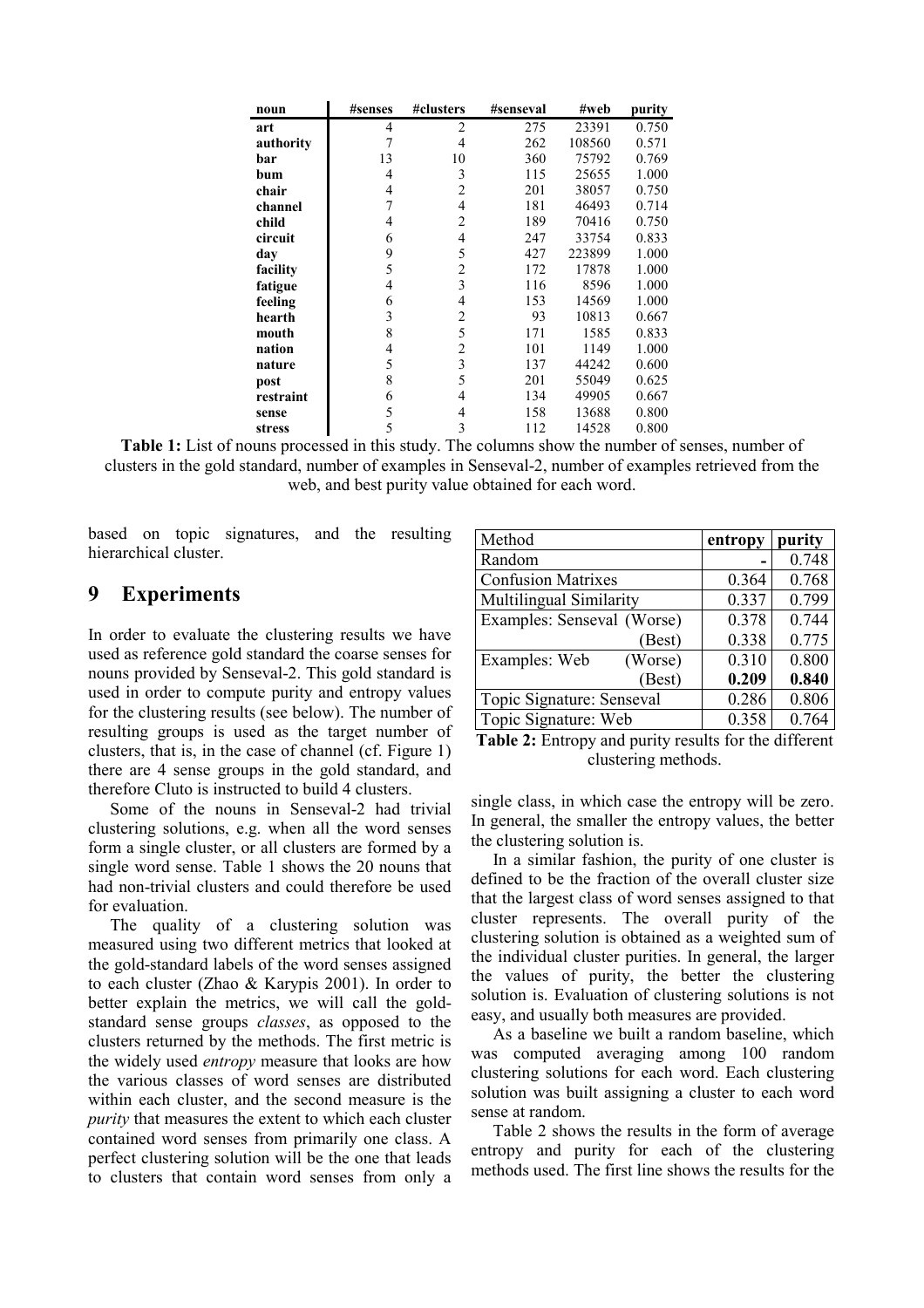random baseline. For the confusion matrix and multilingual matrix a single solution is shown. In the case of clustering directly over the examples, the best and worst clustering results are shown for all the combinations of parameters that were tried. Space limits prevent us from showing all combinations. Different results are shown depending on whether the examples were taken from Senseval-2 or from the web examples. Finally, the results over the topic signatures are shown, with different lines depending on the source of the examples.

According to the results, automatically obtained examples proved the best : the optimal combination of clustering parameters gets the best results, and the worst parameter setting gets the third best results. Thus, automatically retrieved examples from the Web are the best source for replicating the gold standard from the alternatives studied in this paper.

If we compare the Web results with the Senseval-2 results (which according to the quality of the hand-tagged data should be better) we see that direct clustering on the examples yields very bad results for Senseval-2 (below random for worst parameter setting). Topic signatures on Senseval-2 data, on the contrary, provide the second best results. We think that the main difference between Senseval-2 and Web data is the amount of data (cf. table 1). It seems that topic signatures provide useful clusters when little data is available, while direct clustering is best for large amounts of data.

We want to note that the random baseline is quite high. Still, the reduction of error for the best result (measured according to purity) is of 35%, i.e. error is reduced from 0.252 to 0.16. We want to note that related literature seldom cite random baselines for clustering problems.

## **10 Related work**

There is some disperse work on word sense clustering. Dolan (1994) proposed a method based on the information on the Machine Readable version of LDOCE (definition text, hierarchies, subcategorization, domains, etc.). The approach is claimed to be useful for improving WSD and mapping different lexical resources at the sense level, but no evaluation is provided. Chen and Chang (1998) use similar methods in order to cluster LDOCE word senses, and they do evaluate their results mapping LDOCE word senses into LLOCE (a thesaurus from the same publishing company) word senses. Results ranging from 100% precision to 60% are reported.

Peters et al. (1998) use the hierarchy of WordNet in order to cluster word senses that are close in the hierarchy. They not only propose a method for clustering, but also try to characterize the relation between similar word senses according to systematic polysemy relations. Mihalcea and Moldovan (2001) present a set of heuristics also based on the structure of WordNet and attain a polysemy reduction of 39% with an error rate of 5.6%. Tomuro (2001) follows a similar approach but introduces the use of more principled algorithms (e.g. the Minimum Description Length) to find systematic polysemy relations between entire WordNet areas. The evaluation is performed comparing to the produced clusters with a gold-standard (WordNet cousins), where 60% precision is attained, and the increase of inter-tagger agreement.

In contrast to approaches based on the structure of WordNet, the output of our proposed methods are based on the distributional similarity among single word senses of a given word, and is able to find individual relations between word senses that cannot be generalized to other word senses. For instance, the gold standard provided (cf. Figure 1) groups together the geographical channel and the bodily channel. We think that both approaches are complementary and plan to further investigate the relation between systematic polysemy, the structure of WordNet and the hierarchical clusters we produce.

In a different research line, Resnik and Yarowsky (2000) propose a multilingual method, which was already outlined in Section 6. The method relies on human translators translating the target word in certain contexts, but could be automated using parallel corpora. Evaluation is conducted comparing the obtained clusters with the sense hierarchies in the Hector dictionary, obtaining 99% correlation. This high correlation contrasts with our poorer results, but unfortunately no random baseline is given for their task. A potential explanation can be the higher quality of the Hector word sense hierarchies, compared to the sense groupings provided by Senseval-2. In fact the similarity matrixes provided by Chugur and Gonzalo (2002), which are based on the same method, attain only 80% purity when compared with our gold standard. We plan to further check the quality of the Senseval-2 groupings, and to explore alternative evaluation methods.

Pantel and Lin (2002) also report related work. They induce soft clusters of words from parsed corpora, using cooccurrence data for words. Each induced cluster represents one concept, and thus words that belong to more than one cluster are polysemous. In order to evaluate their clusters they compare overlap with WordNet clusters with results over 60%.